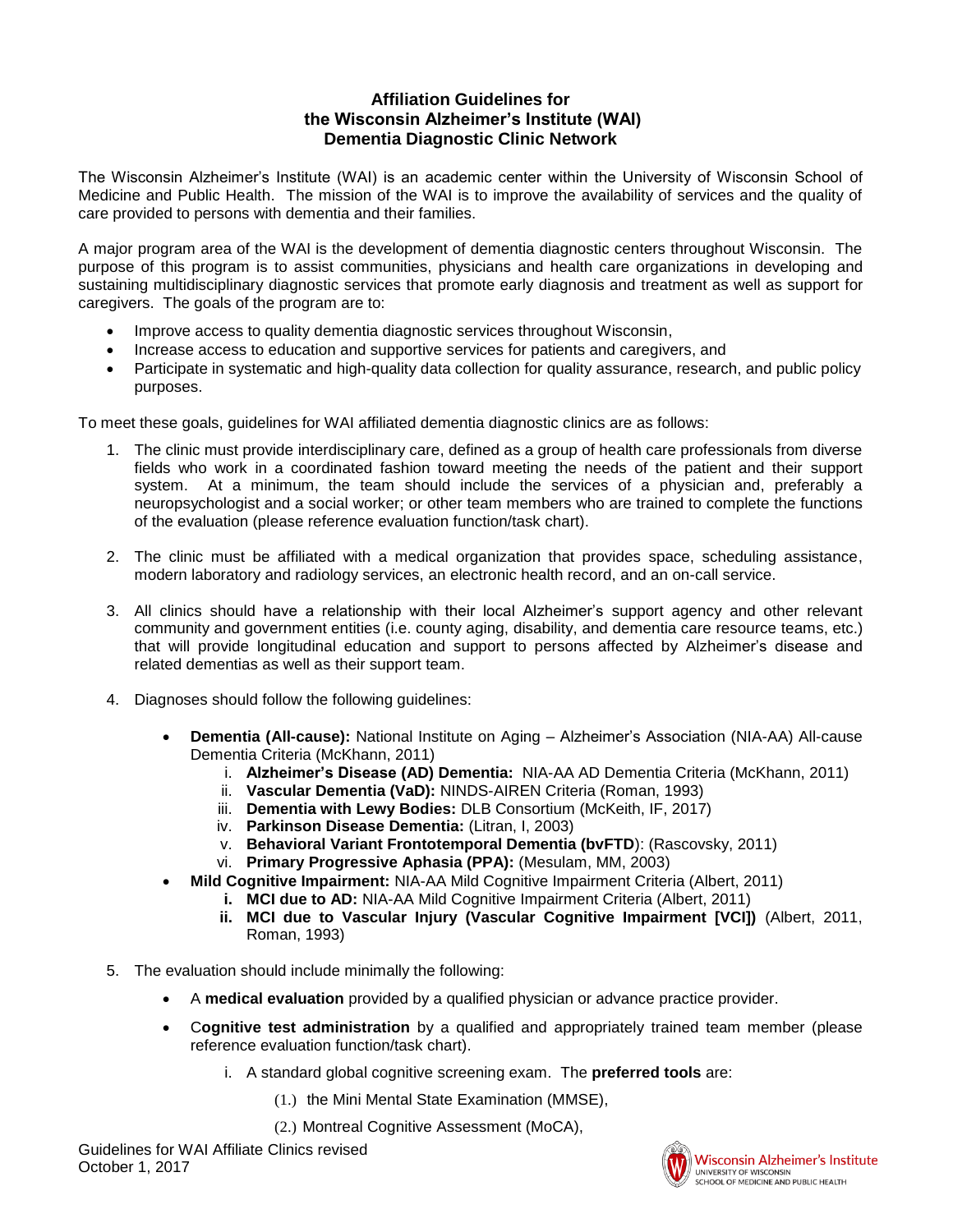- (3.) Saint Louis University Mental Status Examination (SLUMS), or
- (4.) Mini-Addenbrook's Cognitive Examination (Mini-ACE)
- ii. One brief cognitive battery that evaluates key areas in a validated standardized manner. The **preferred tools** are:
	- (1.) RBANS (Repeatable Battery for Assessment of Neuropsychological Status)
		- (2.) NCSE/Cognistat (Neurobehavioral Cognitive Status Examination) or
		- (3.) ACE R (Addenbrooke's Cognitive Exam Revised)
- iii. Based on clinician team preferences, additional cognitive measures may include (but are not limited to):
	- (1.) A category fluency measure. The **preferred tool** is the Animal Naming Screen; allowable substitutions are naming furniture, fruits, vegetables, items purchased in a grocery store, provided availability of appropriate norms.
	- (2.) A standardized measure of visual praxis. The **preferred tool** is the Clock Draw using standardized scoring methods. An allowable substitution would be the praxis items from the Consortium to Establish a Registry for Alzheimer's Disease (CERAD) battery.
	- (3.) A word list-learning test. The **preferred tool** is the word list from the CERAD battery; allowable substitutions are the Rey Auditory Verbal Learning Test and the California Verbal Learning Test or the Hopkins Verbal Learning Test.
	- (4.) A brief standardized measure of executive function. The **preferred tool** is the Trail Making Test for a quick measure of speed and cognitive flexibility; allowable substitutions are the Stroop Color-Word Test or the Wisconsin Card Sort Test (64 item version).
- iv. Cognitive test data should be supported by information about everyday cognitive function provided by a support system member or other close informant.
- **Interpretation of cognitive tests** should be completed by a neuropsychologist or a psychologist. If such team members are not available for regular clinic participation, then a clinician formally trained by a licensed psychologist may interpret the cognitive testing. If a non-psychologist clinician interprets cognitive data for a clinic, then approximately 10% of the cases should be reviewed in conjunction with a licensed psychologist.
- A **psychosocial evaluation** completed by a social worker or by a team member that is qualified and appropriately trained to complete the functions of the evaluation (please reference evaluation function/task chart).
	- i. An assessment of mood and behavior. The **preferred tool** for assessing mood is the short (15-item) Geriatric Depression Scale (GDS). Allowable substitutions include the Cornell Depression Scale in Depression or the Beck Depression Inventory-II, the Beck Depression Scale for Primary Care. The **preferred tool** for assessing behavior is the Neuropsychiatric Inventory Questionnaire (NPI-Q). An allowable substitution is the Revised Memory and Behavior Problems Checklist.
	- ii. An assessment of function. Information should be gathered from an informant about the patient's current and historical functional abilities, including the course of any changes. The **preferred tools** to assist in gathering information are the Powell and Lawton Instrumental Activities of Daily Living Scale and the Katz Index of Independence in Activities of Daily Living.
	- iii. An assessment of sleep. The **preferred tools** are the Epworth Sleepiness Scale and STOP BANG Questionnaire.
	- iv. A safety assessment to include such areas as wandering behavior, abuse and neglect, smoking material use, falls, driving, over-the-counter and prescription medication use/abuse, and guns, weapon, and power tool access.